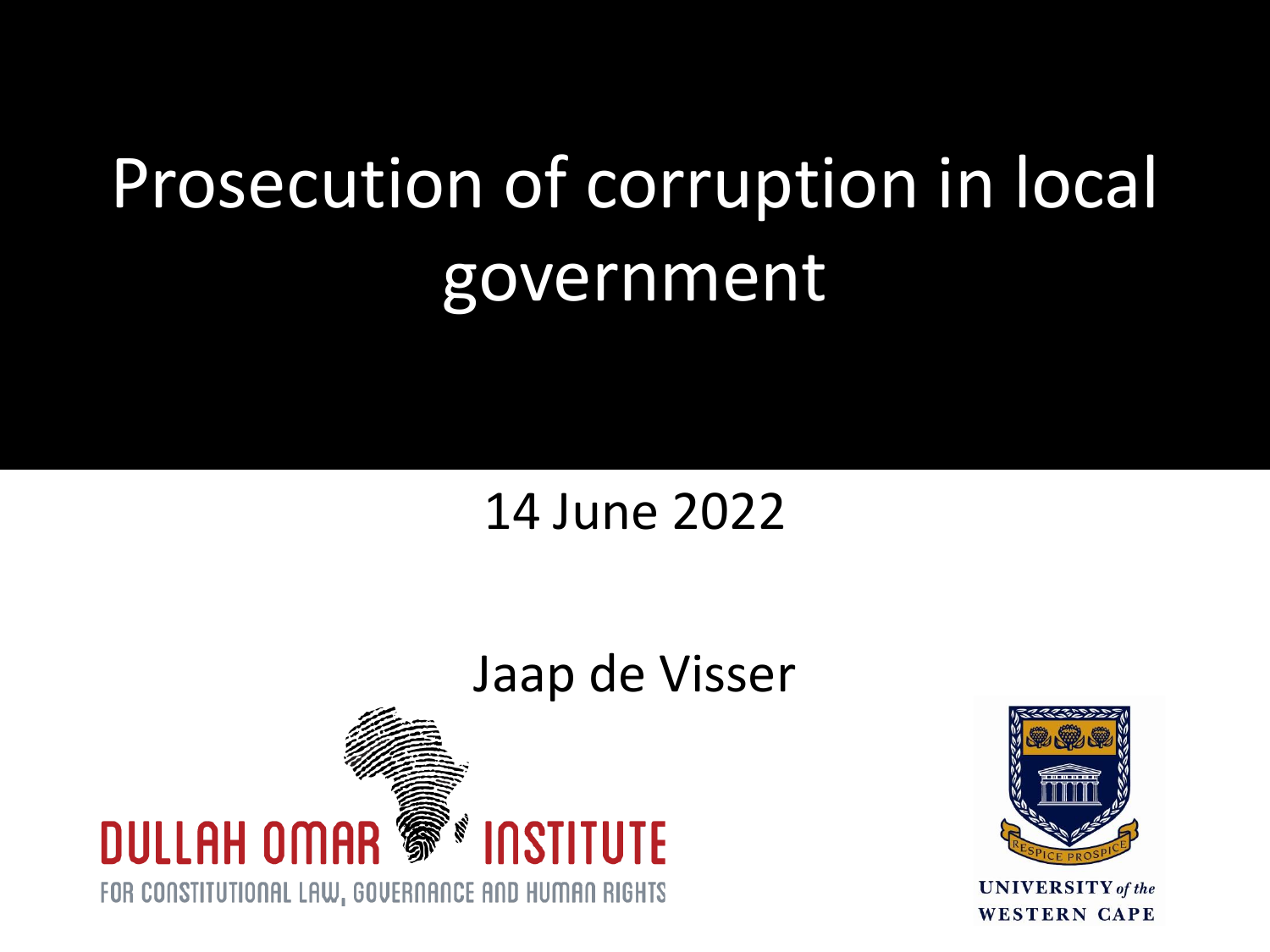## Corruption in local government

- previous webinar: *disciplinary* approach – codes of conduct, disciplinary proceedings etc.
- corruption in local government as a criminal offence:
	- police investigation
	- prosecution
	- trial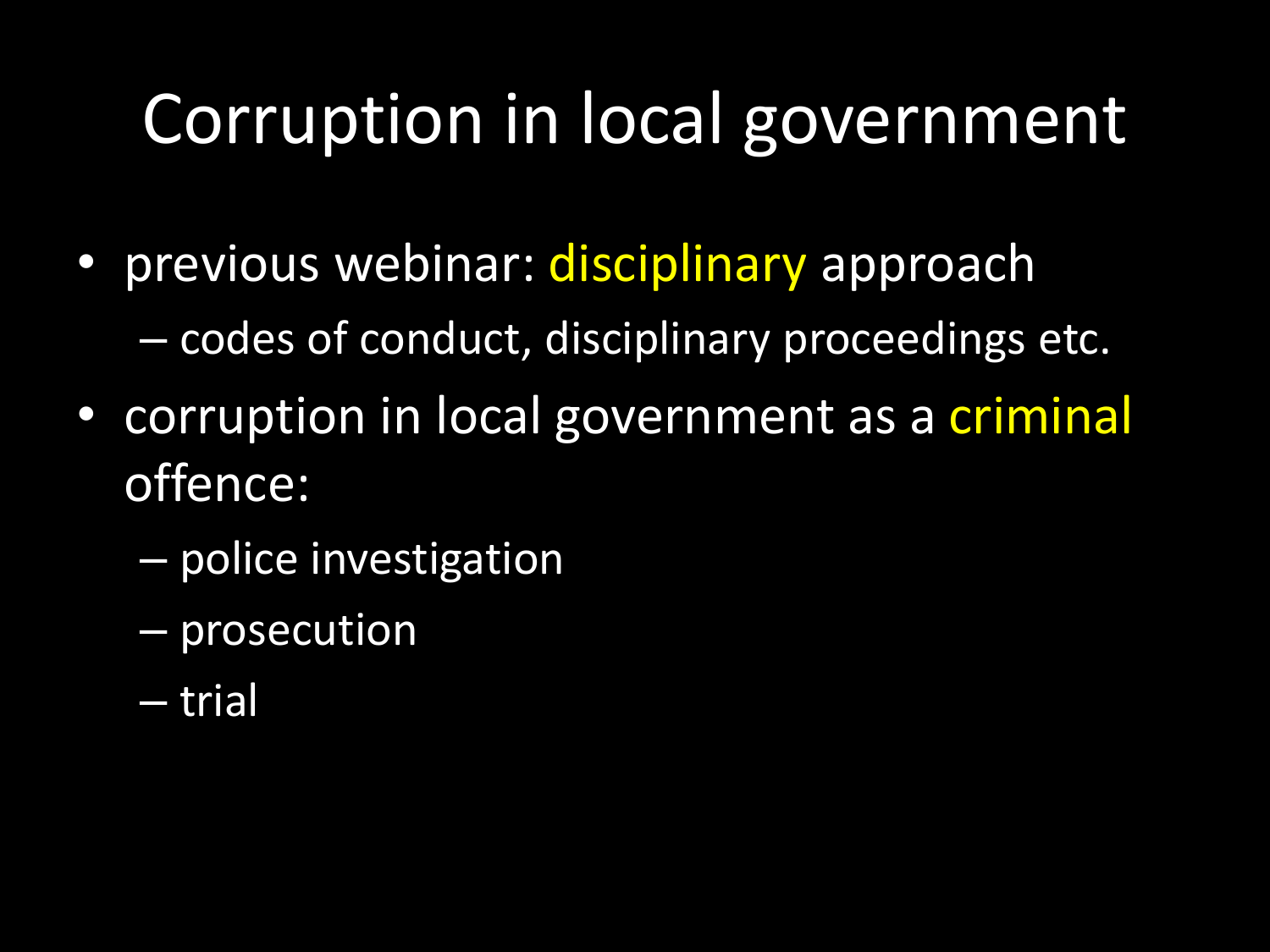## Situation in 2020

- June 2020, Minister of Justice:
	- between 2006-2020: "67 prosecutions"
	- "4 convictions" in "4 municipalities"

Two questions

- Why is it so hard?
- Improvement since then?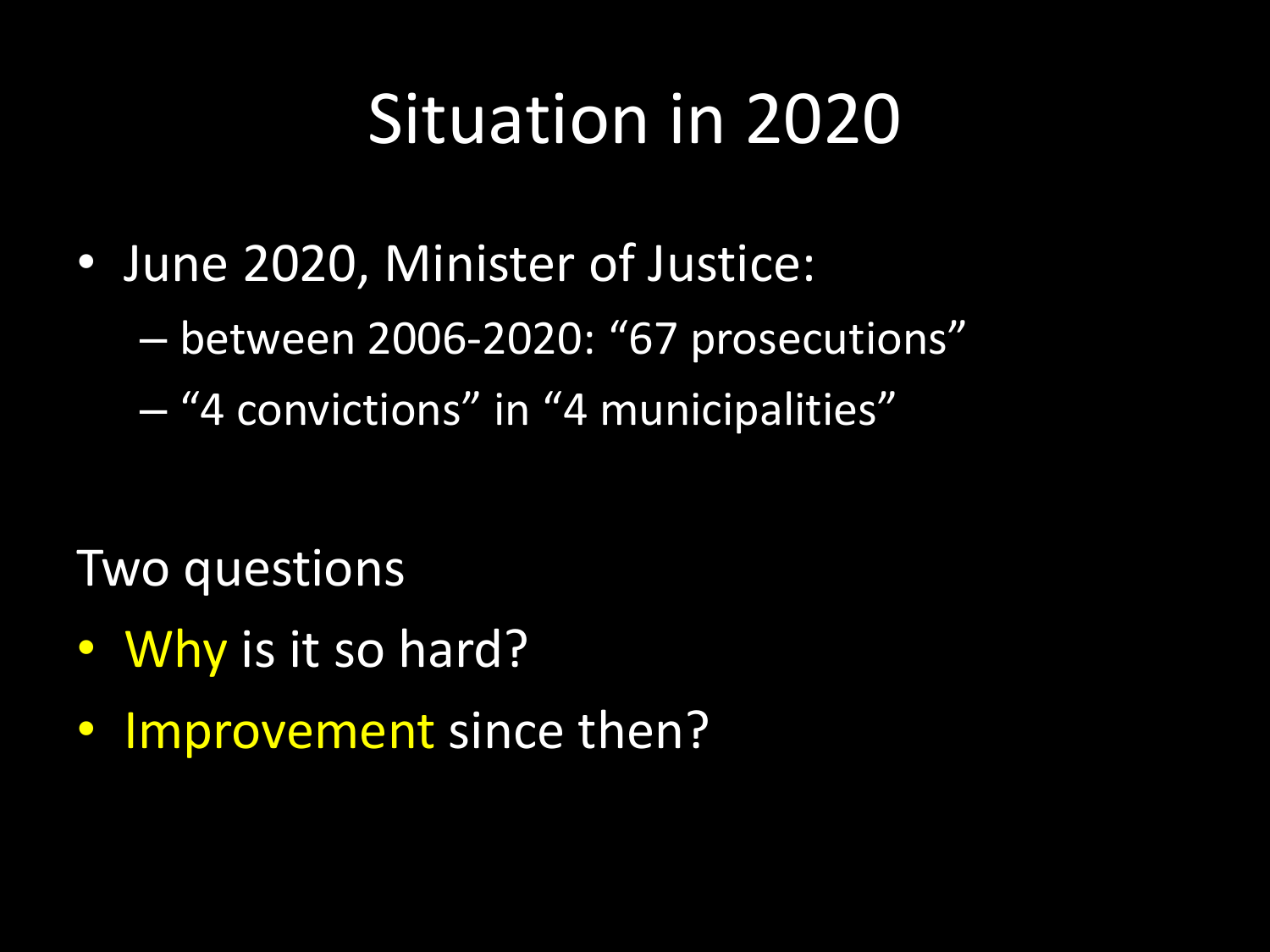### This presentation

Observations, based on

• (2020) De Visser, Beukes, Chonco & Chigwata *Combating Corruption in Local Government in the Western Cape*

(available at www.dullahomarinstitute.org.za)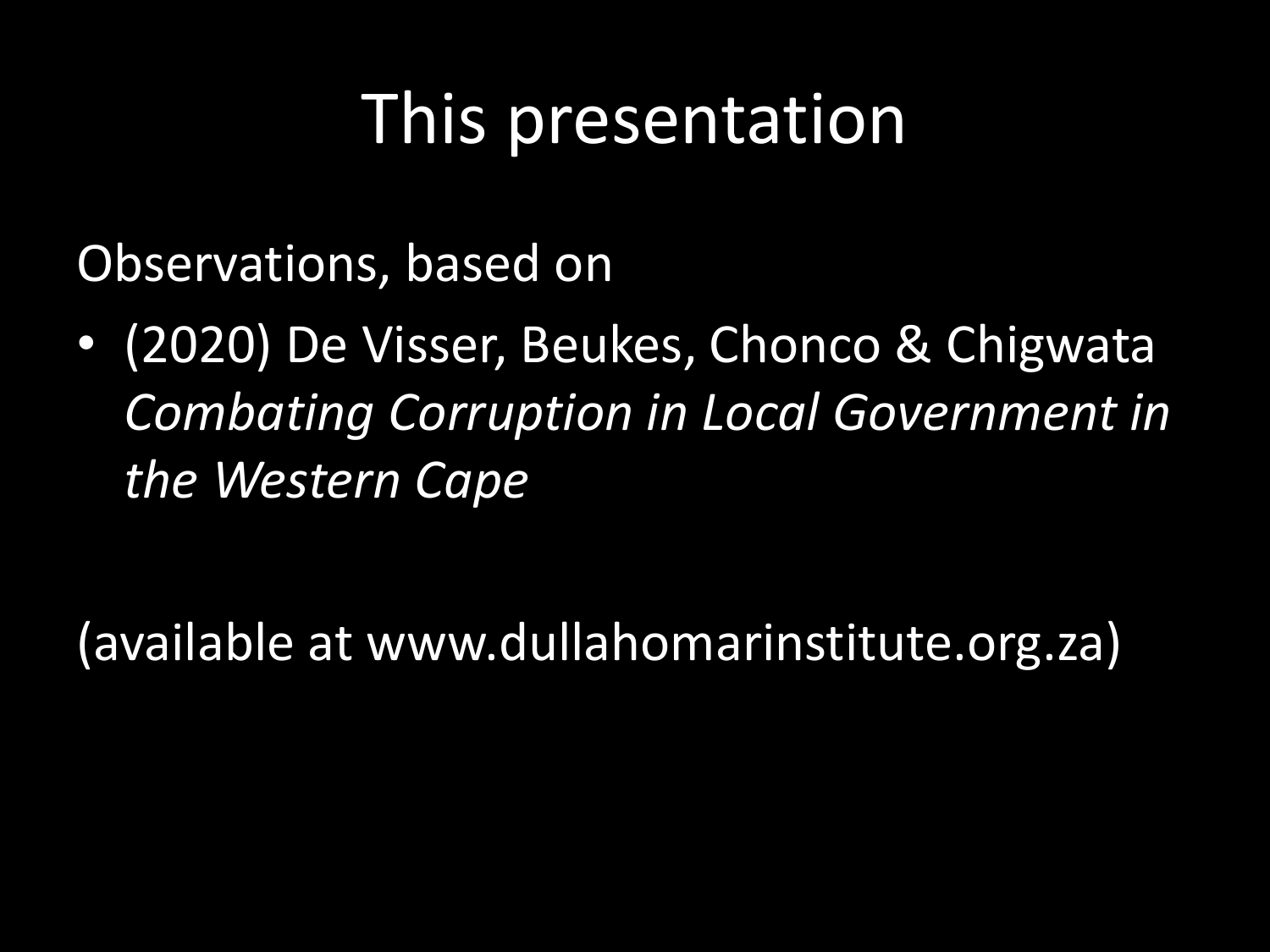## Research project

- Interviews with officials and politicians from 10 municipalities, and provincial government in the Western Cape
- When? June August 2020
- Focus: experience in referring alleged financial misconduct for criminal investigation and prosecution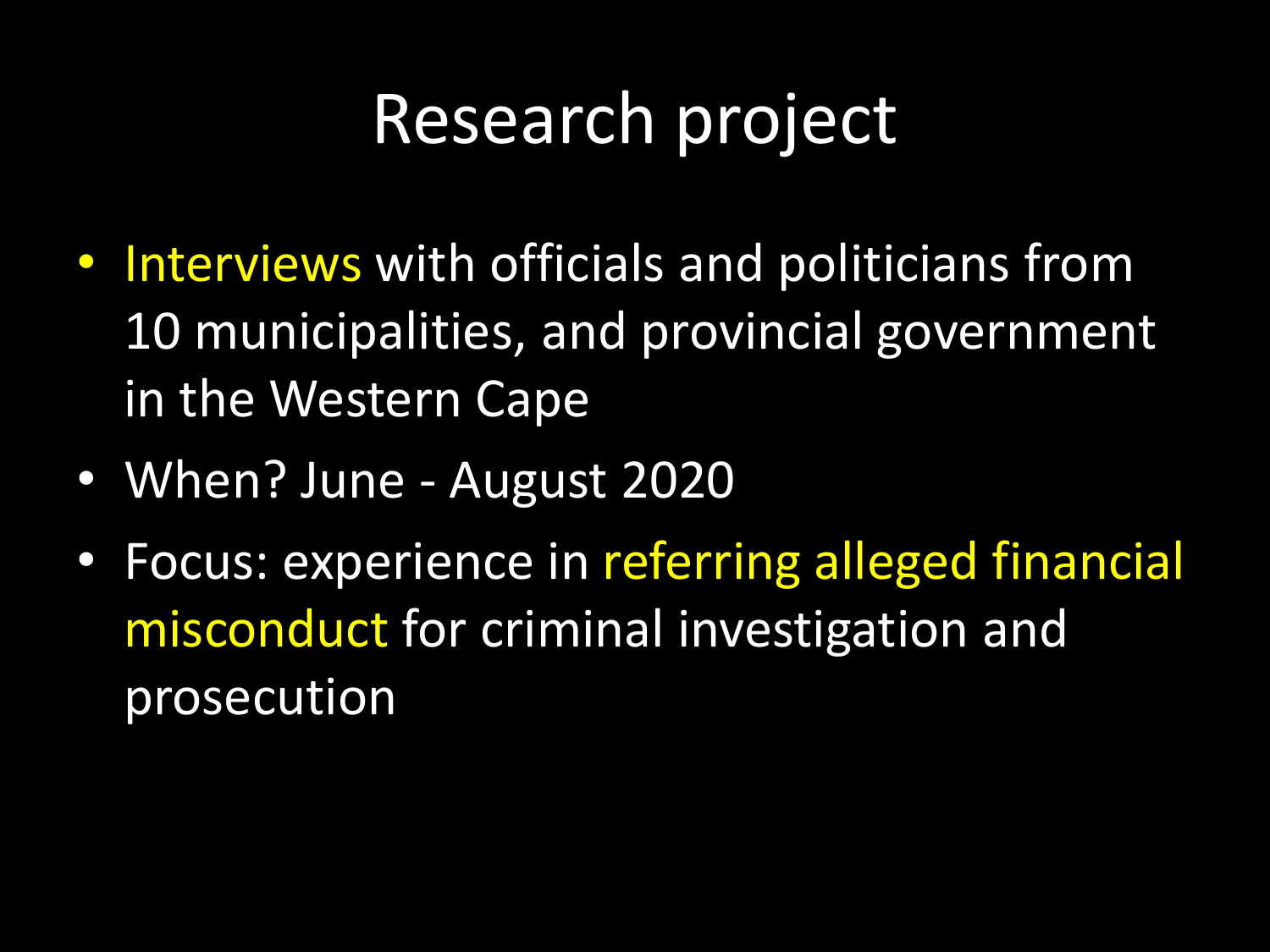#### Observations, concerns from interviewees

• Concern about duration of investigation, prosecution & trial

*"There is a [pending] investigation that has been coming on since 2011. Only one senior investigator has been assigned to this case. The same individual has also been responsible for investigations in two other municipalities. That is one of the reasons why these investigations are taking so long to complete."*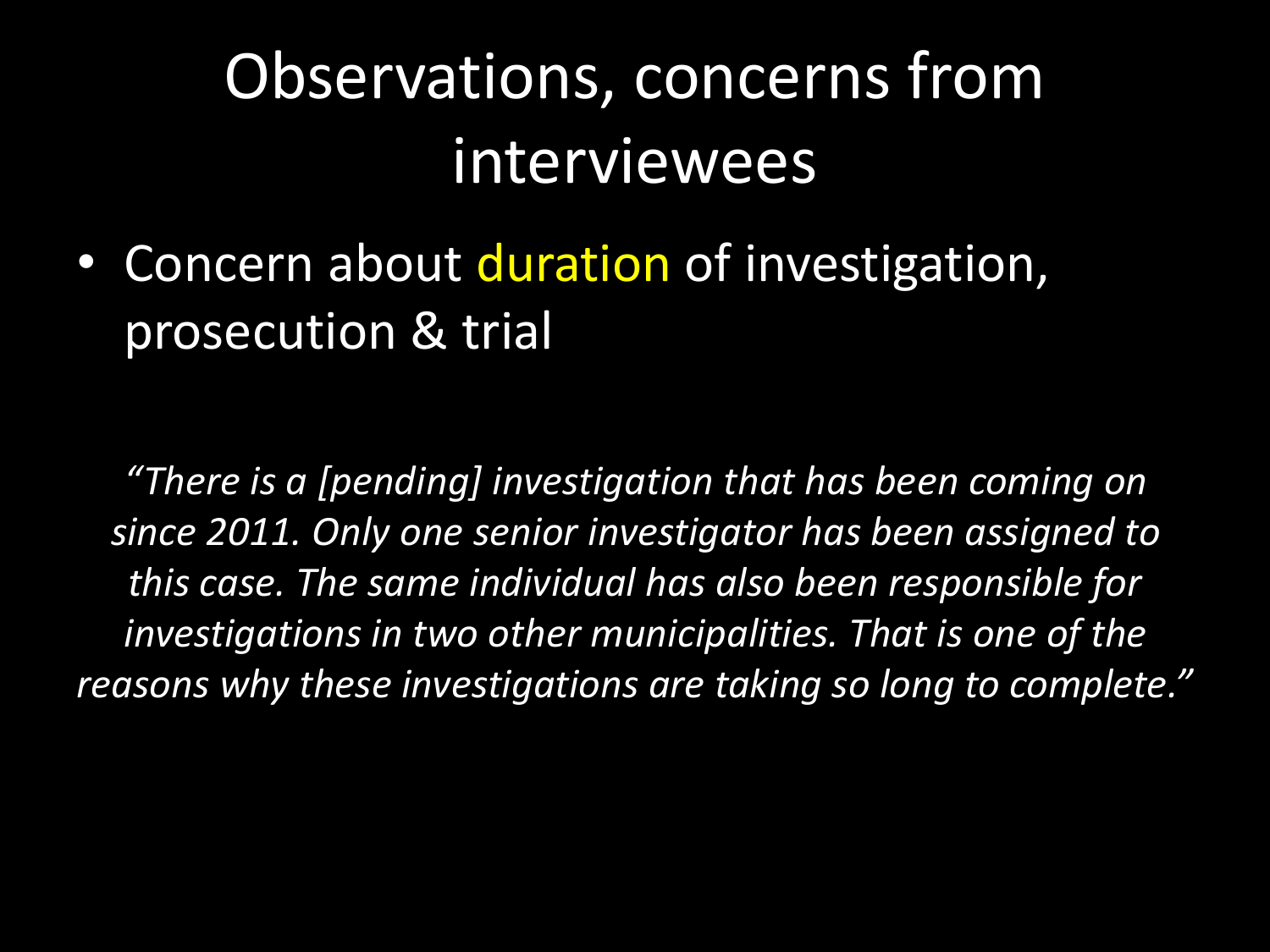- Concerns about capacity and prioritisation within SAPS / Hawks
	- intersection with municipal disciplinary processes
	- allegations of political interference with investigations

"There were allegations that this traffic officer accepted bribes for passing vehicles that were not roadworthy. There were affidavits, and even though the case was reported to SAPS, there was a reluctance on their part to investigate the matter because the SAPS official was a family member of one of the councillors. So, nothing came from the case."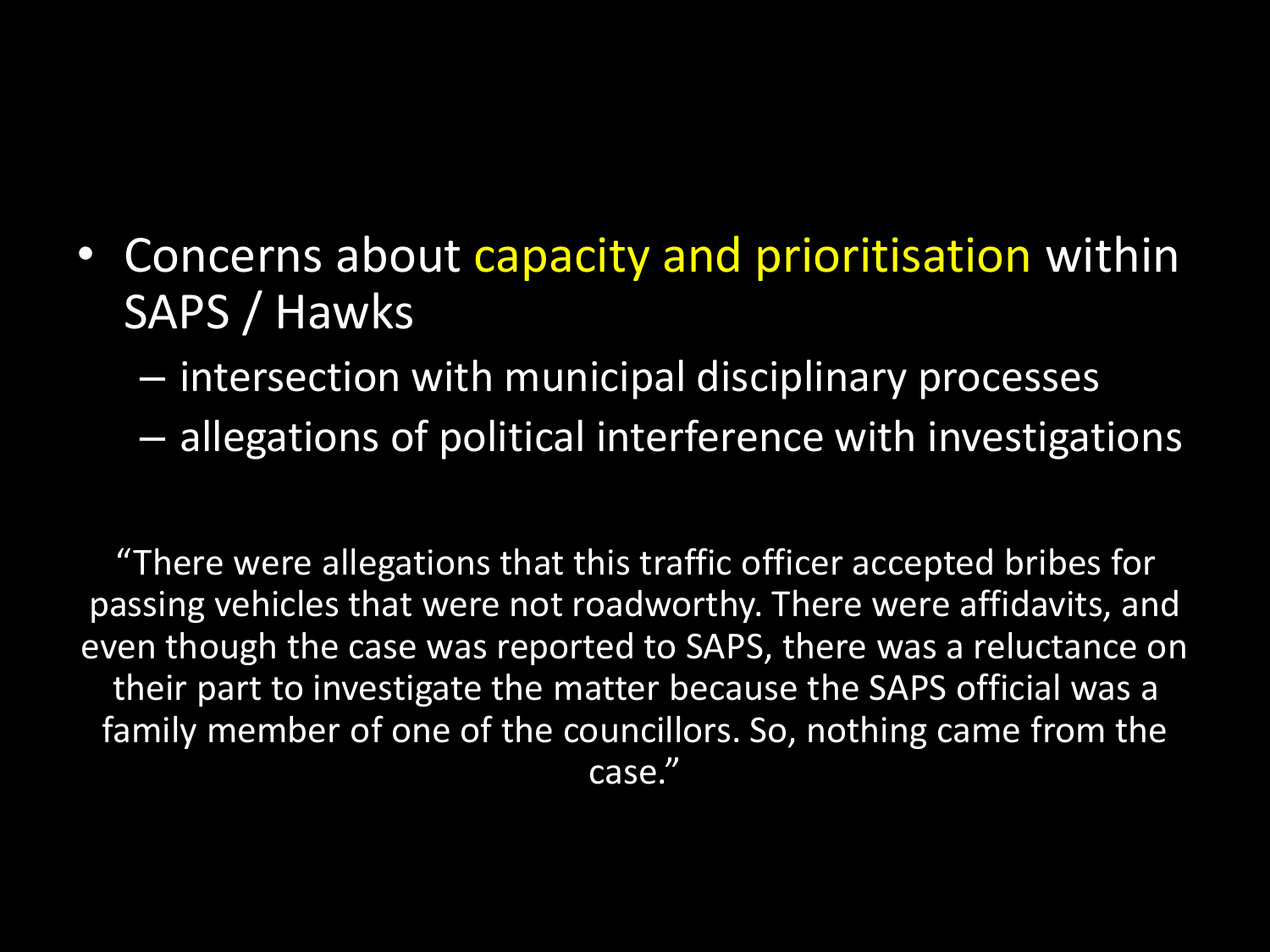#### Capacity constraints within NPA

• Resources & prioritisation

*"One of my employees had committed a corrupt act. We hired a forensic auditor and used the report to discipline him and he was dismissed. I also laid a charge and didn't hear anything for a few years. Then the senior prosecutor phoned me and asked if I can "make the forensic auditors available". I wanted to give him their number but he wanted me to pay for the forensic auditor! I told him that I lost money due to the corruption, I lost money paying for the forensic investigation to prepare the disciplinary, I lost money conducting the disciplinary, and now I have to pay again to assist the NPA with their investigation? At some point it is no longer justifiable."*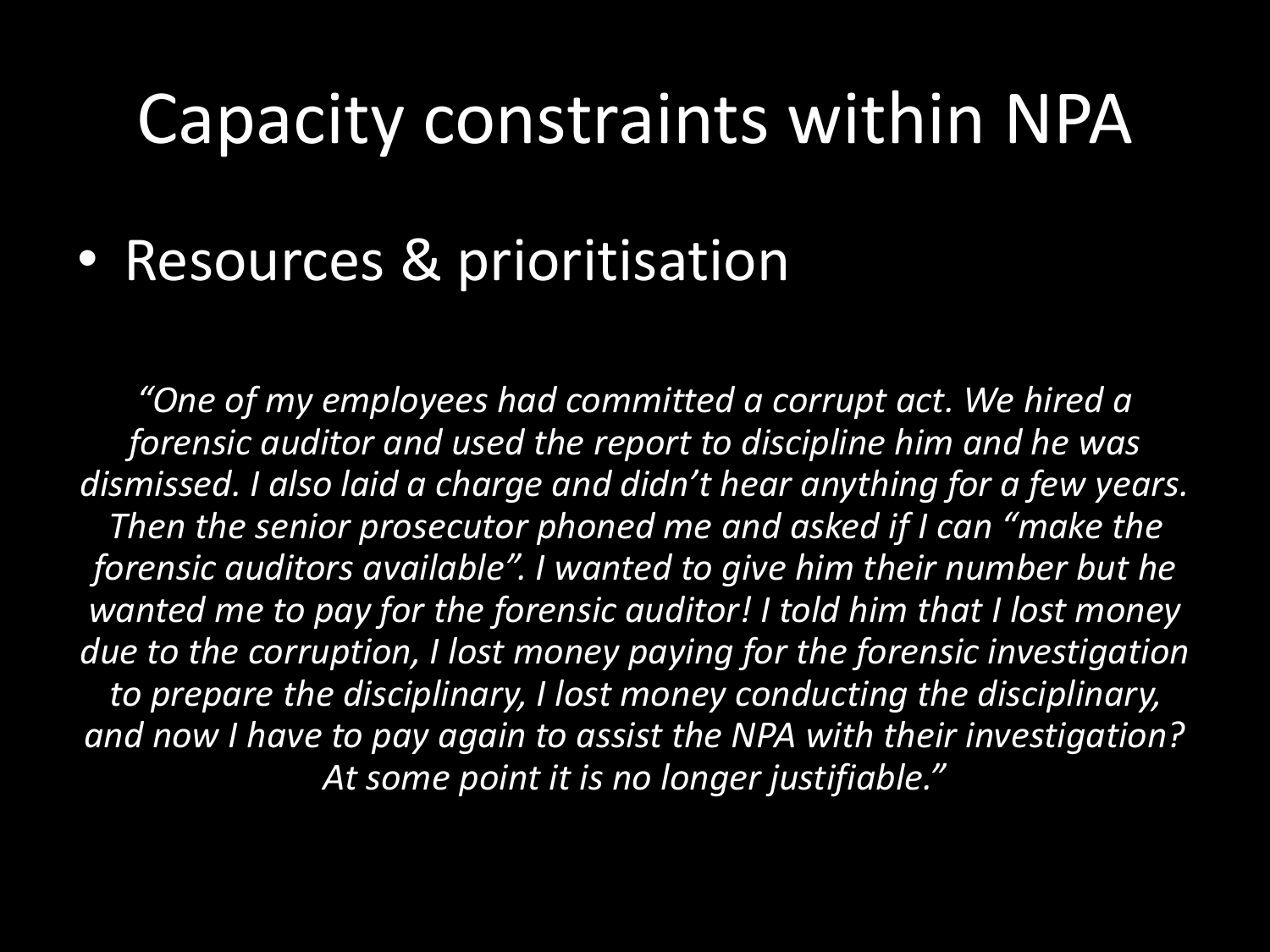#### Capacity constraints within NPA

• Proving the unlawfulness – need for specialised expertise in the NPA

"The criminal justice response to fraud and corruption in municipalities is lacking. Prosecutors are not trained in the MFMA, so if your prosecutor doesn't understand the MFMA and local government legislation, they will forever try to use ordinary commercial law."

"I first had to explain to them how these projects gets approved in the municipality. The prosecutor asked me: When did it start being unlawful? They must know the policies when it comes to these type of projects. The prosecutor had to be made aware of that policy. They wouldn't know the policies of the municipality. Then I must relate that to supply chain: where does it say in the supply chain policy that you can do this? That changes for each municipality, it is not necessarily the same across the municipalities… all of the intricacies of the interactions between policies, by-laws, legislation, practice, delegations - all of those you must know as a prosecutor.."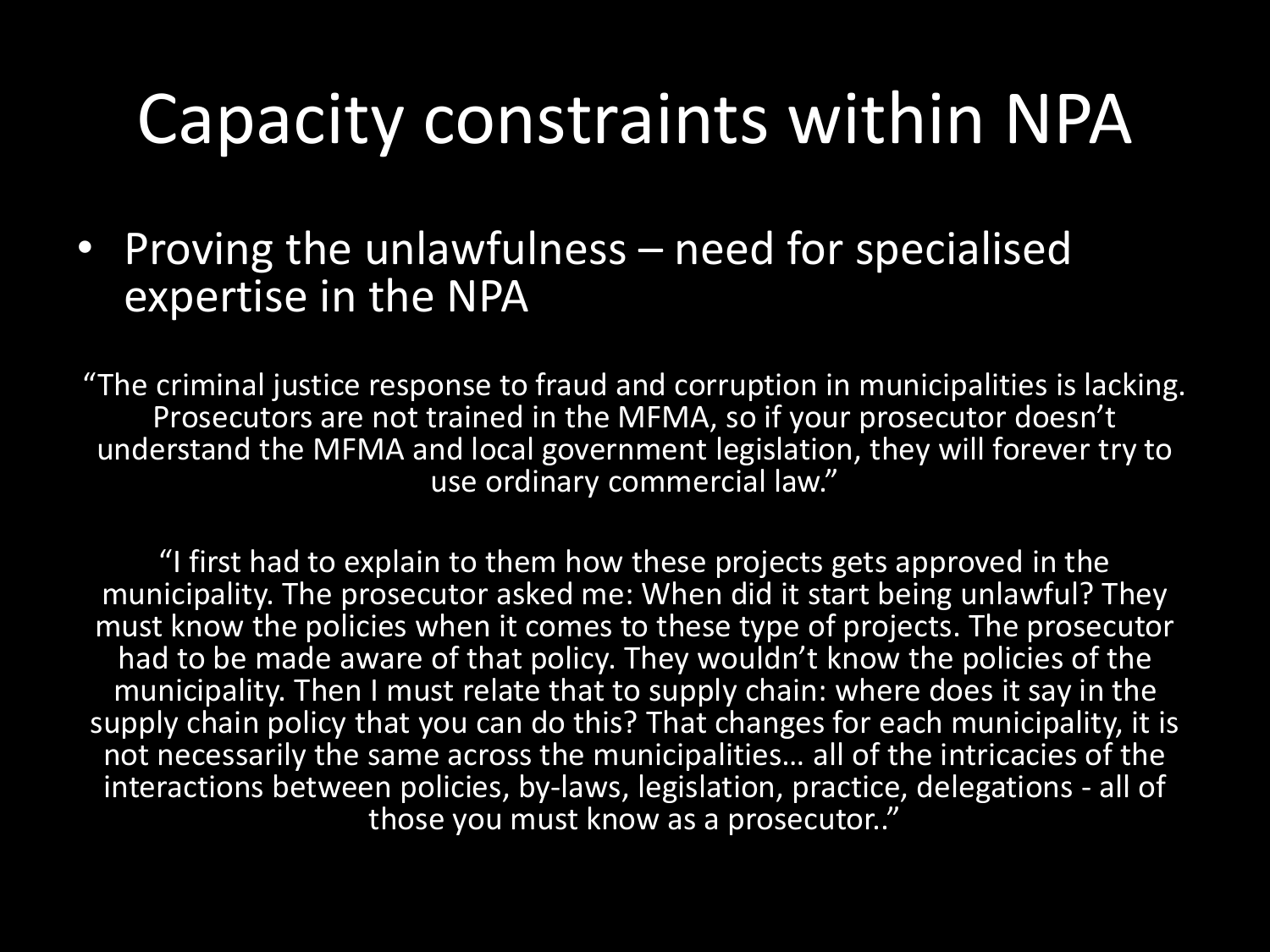## Expansion of investigative activity by municipalities?

- Is/should there be more scope for municipalities to investigate corruption? Could the municipality 'prepare the docket'? – metro's already have investigative capacity
- Lower courts are overburdened what about prosecuting smaller corruption in municipal courts?
- What about greater collaboration between municipalities/cities and the NPA?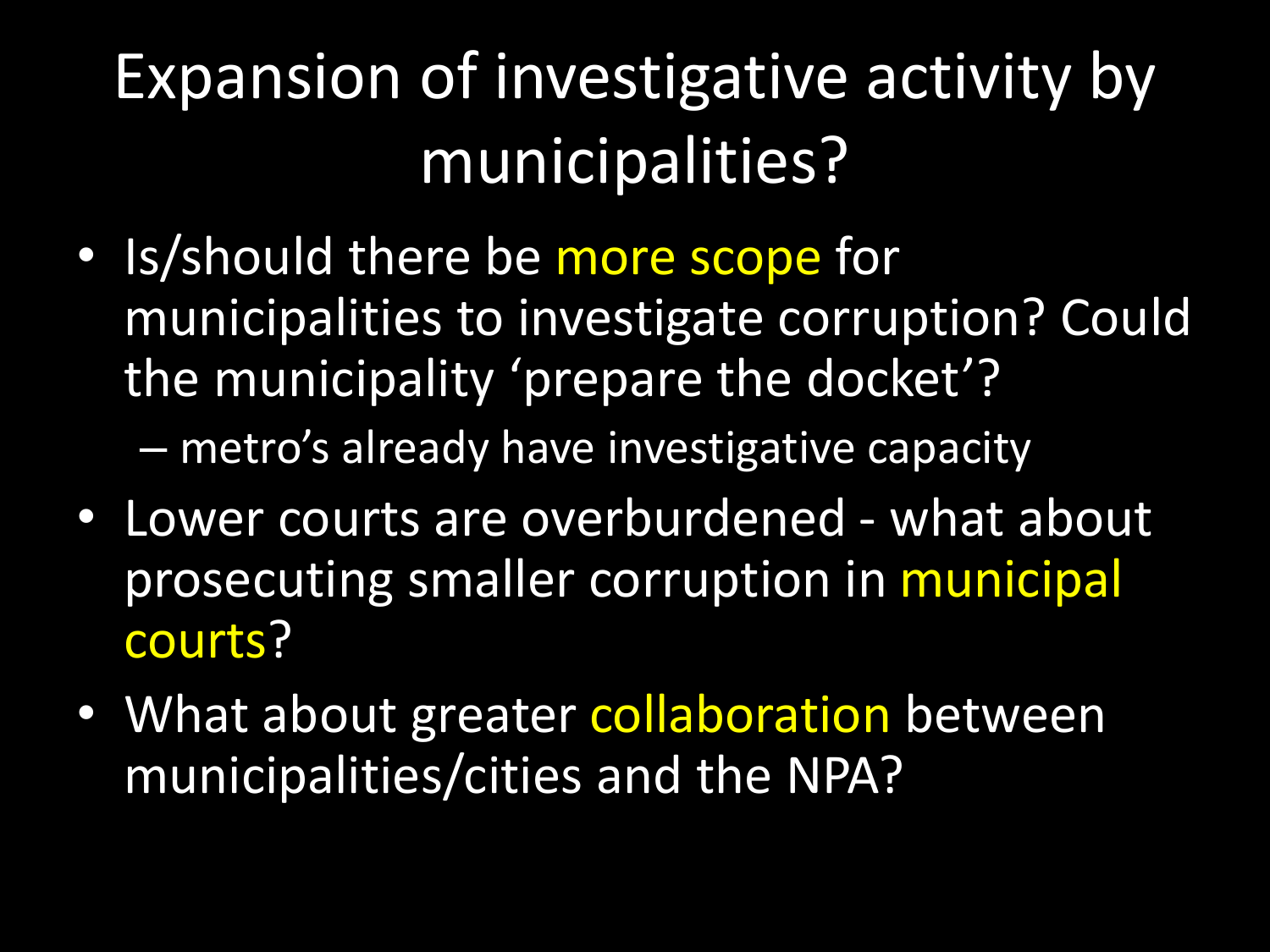## Expansion of investigative activity by municipalities?

- Independence of the NPA legal basis for municipal investigation?
- Different aim (mostly to prepare disciplinary charges)
- Limits to municipality's investigative reach no access to bank accounts/ intercept communication

*"What was frustrating about that [process of recovering funds] was it was one of the cases which we eventually gave to the Hawks because it's very difficult to seize documents at companies etc. That's what we needed the Hawks for. So we could only operate with the information that we had, and what we could scrape together through our own processes."*

• Municipalities 'too close for comfort'

"Potentially [a good idea] yes, but what if those guys [in the municipality] are crooks? I *would be very careful."*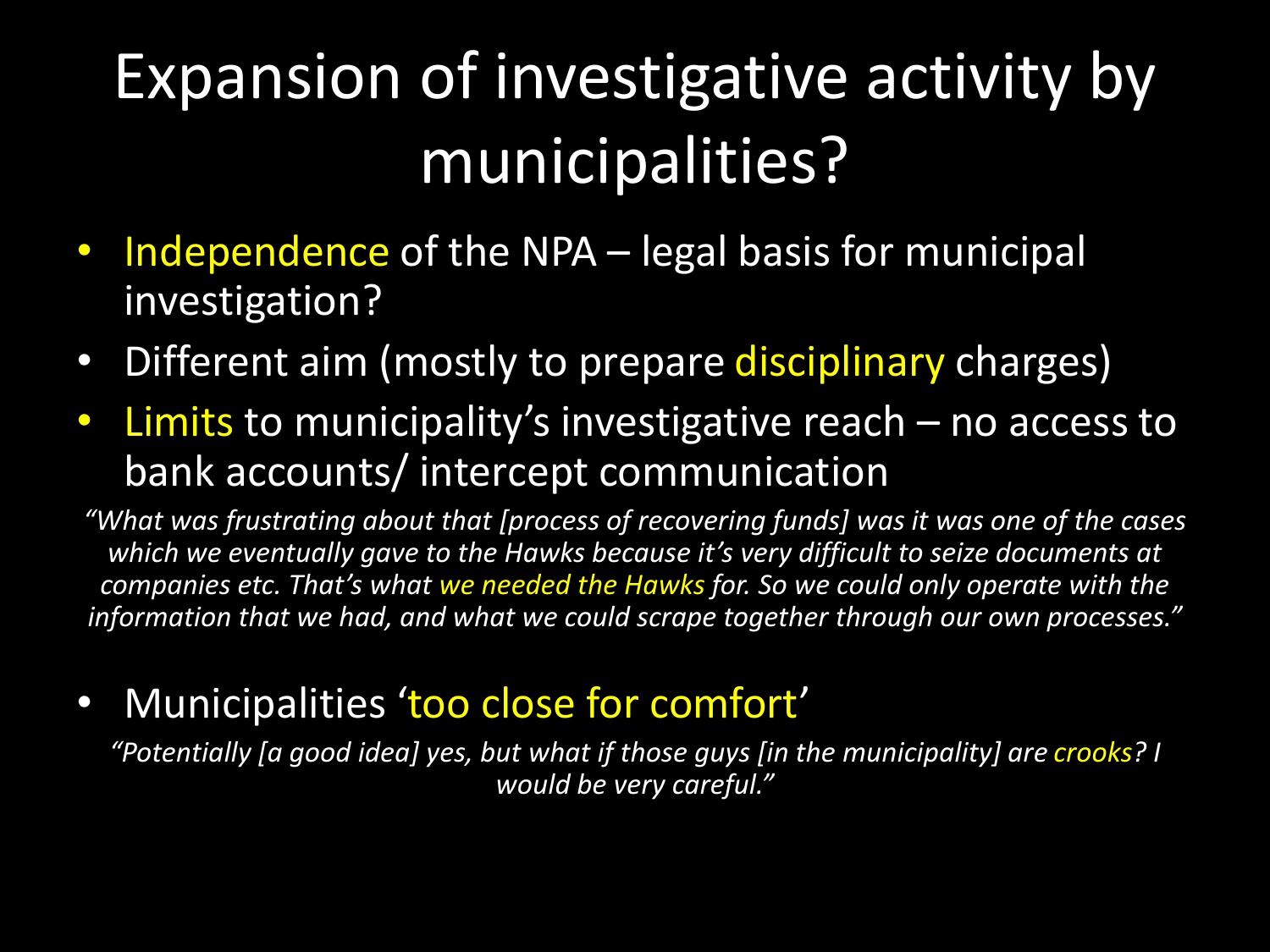Greater collaboration between provinces and the NPA?

• For example: MEC for LG exercises oversight and institutes commissions of inquiry

"We have handed all our 106-investigations over to the Hawks and the NPA. I haven't yet seen any outcome, nobody has even appeared in court. But theoretically it could speed up the process…"

• A more decentralised approach for the NPA?